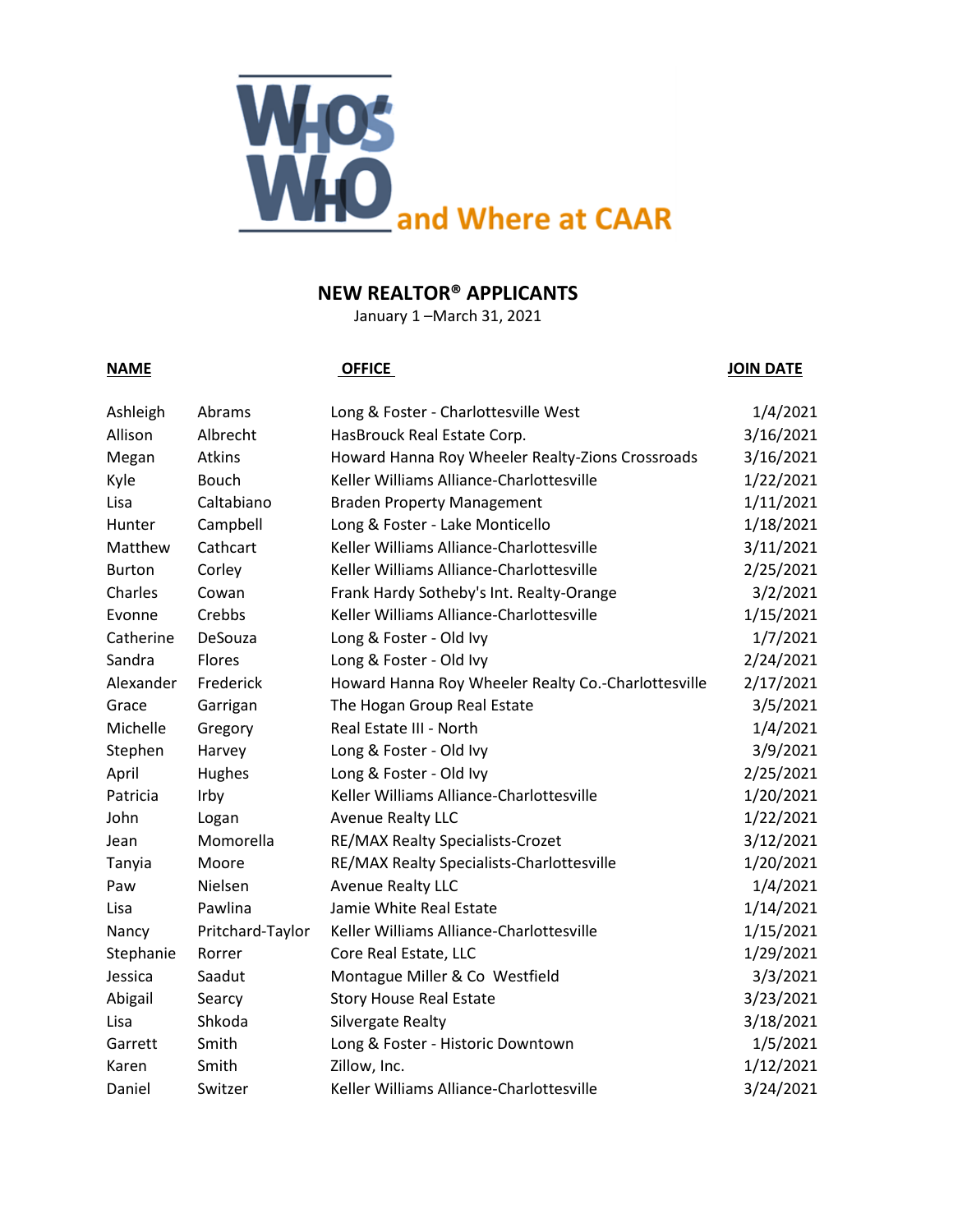| Jayson  | Tavlor     | Keller Williams Alliance-Charlottesville | 3/8/2021  |
|---------|------------|------------------------------------------|-----------|
| Claudia | Trov       | Sloan Manis Real Est. Partners           | 3/9/2021  |
| Joyce   | Washington | Keller Williams Alliance-Charlottesville | 1/18/2021 |
| Marcus  | Wilev      | Wiley Real Estate - Charlottesville      | 3/29/2021 |

## **MEMBER OFFICE TRANSFERS**

January 1 –March 31, 2021

| <b>Barefoot</b> | Virginia K  | Howard Hanna Roy Wheeler Realty - Greene            | <b>Nest Realty Group</b>          |
|-----------------|-------------|-----------------------------------------------------|-----------------------------------|
| Cash            | Debra K     | RE/MAX Gold Star-Charlottesville                    | <b>RE/MAX Action Real Estate</b>  |
| Claus           | Zoya        | Montague Miller & Co. Westfield                     | <b>Story House Real Estate</b>    |
| Deane           | Marvin L    | RE/MAX Realty Specialists-Charlottesville           | 1st Dominion Realty, Inc.-C       |
| Eagle           | Christopher | Real Estate III - North                             | Keller Williams Alliance-Cha      |
| Holbrook        | Julie       | Howard Hanna Roy Wheeler Realty - Greene            | <b>Nest Realty Group</b>          |
| <b>Jennings</b> | Laura       | Howard Hanna Roy Wheeler Realty - Greene            | Keller Williams Alliance-Cha      |
| Kneece          | Matthew     | Howard Hanna Roy Wheeler Realty Co.-Charlottesville | Keller Williams Alliance-Cha      |
| Lane            | Robert      | Keller Williams Alliance-Charlottesville            | eXp Realty LLC-Fredericksb        |
| Linkous         | William T   | Howard Hanna Roy Wheeler Realty - Greene            | <b>Nest Realty Group</b>          |
| Long            | Christopher | Long & Foster - Lake Monticello                     | Coldwell Banker Premier           |
| Markwood        | Kathy       | Howard Hanna Roy Wheeler Realty - Greene            | <b>Nest Realty Group</b>          |
| Monceaux        | Sarah       | Montague Miller & Co. Westfield                     | <b>Avenue Realty LLC</b>          |
| Perry           | Megan       | Howard Hanna Roy Wheeler Realty - Greene            | <b>Nest Realty Group</b>          |
| Sheffield       | Michele     | RE/MAX Realty Specialists-Charlottesville           | 1st Dominion Realty, Inc.-C       |
| Sherwood        | Gavin       | Howard Hanna Roy Wheeler Realty Co.-Charlottesville | Keller Williams Alliance-Cha      |
| Sullenberger    | Tracy       | <b>Nest Realty Group</b>                            | <b>Summit Realty Charlottesvi</b> |
| Van de Castle   | Drake C     | Sloan Manis Real Est. Partners                      | RE/MAX Realty Specialists-        |
| Willer          | Linda       | RE/MAX Gold Star-Charlottesville                    | <b>RE/MAX Action Real Estate</b>  |
| Wood            | Sharon R    | RE/MAX Gold Star-Charlottesville                    | <b>RE/MAX Action Real Estate</b>  |

### **NAME PREVIOUS OFFICE CURRENT OFFICE**

Realty, Inc.-Charlottesville ns Alliance-Charlottesville ns Alliance-Charlottesville ns Alliance-Charlottesville LC-Fredericksburg Realty, Inc.-Charlottesville ns Alliance-Charlottesville ty Charlottesville ty Specialists-Crozet on Real Estate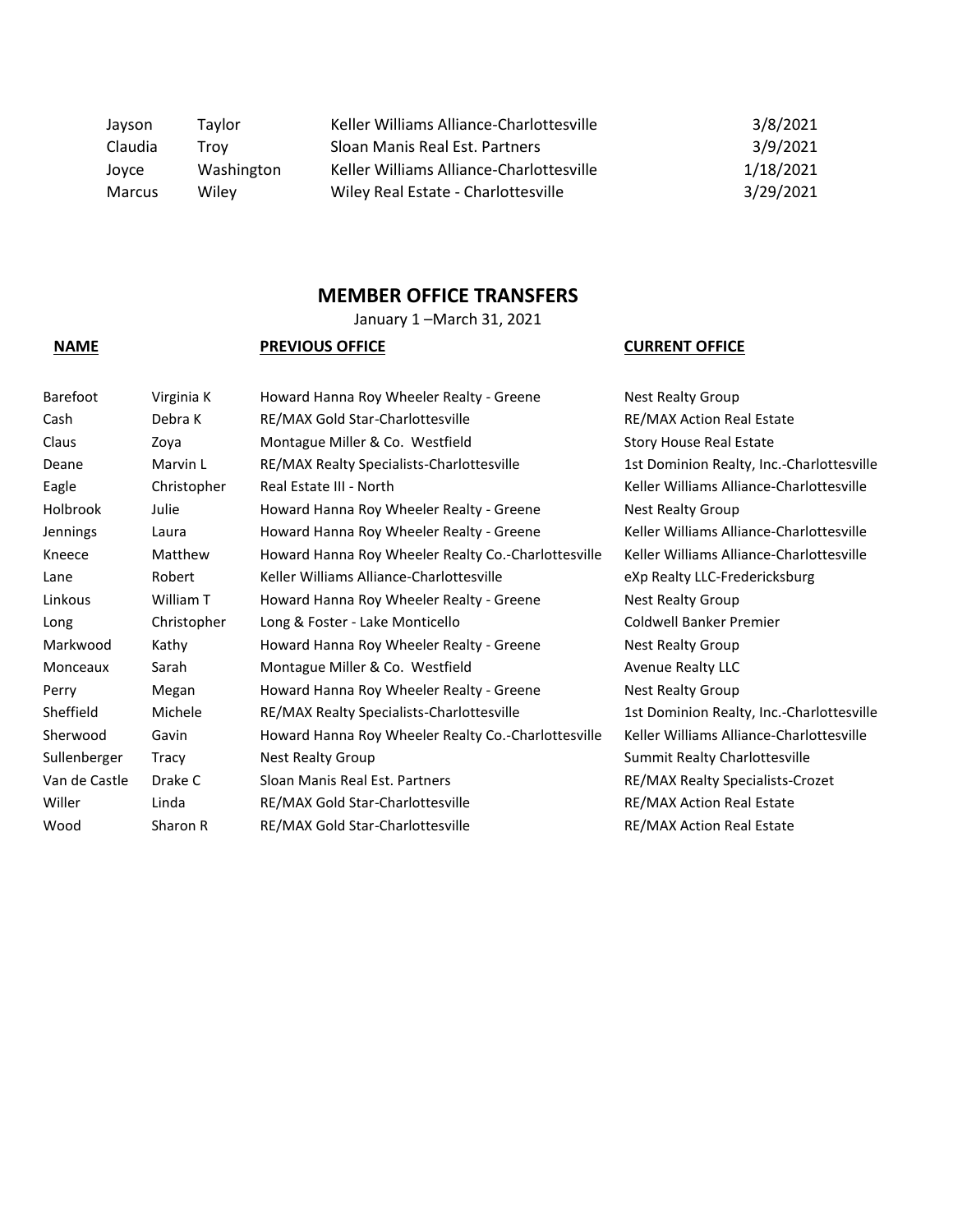# **NEW SINGLE & GROUP AFFILIATE MEMBERS & OFFICES**

January 1 –March 31, 2021

| <b>NAME</b> |                 | <b>OFFICE</b>                           | <b>MEMBER TYPE</b> |
|-------------|-----------------|-----------------------------------------|--------------------|
| Cheryl      | Duncan          | CBS19                                   | Affiliate Group    |
| Anna        | <b>Harrison</b> | C-VILLE Weekly                          | Affiliate Group    |
| Alex        | Rayfield        | <b>REALTORS Choice Home Inspections</b> | Affiliate          |
| Robert      | <b>Williams</b> | Virginia Credit Union                   | Affiliate Group    |

# **REALTOR® & AFFILIATE MEMBERS WHO WENT INACTIVE**

January 1 –March 31, 2021

### **NAME OFFICE OFFICE Member Type**

| Roohullah    | Alidost        | Virginia Estates                                    | <b>REALTOR</b>  |
|--------------|----------------|-----------------------------------------------------|-----------------|
| Aimee        | Andrews        | <b>CAAR Real Estate Weekly</b>                      | Affiliate Group |
| Christina    | Arbogast       | Keller Williams Alliance-Charlottesville            | <b>REALTOR</b>  |
| Ashleigh     | Askew          | RE/MAX Realty Specialists-Charlottesville           | <b>REALTOR</b>  |
| James        | <b>Belew</b>   | 1st Dominion Realty, Inc.-Charlottesville           | <b>REALTOR</b>  |
| Jesse        | Bellavance     | <b>Bellavance REALTOR Concierge Services</b>        | Affiliate       |
| Robert       | <b>Blassic</b> | Robert C Blassic                                    | <b>REALTOR</b>  |
| Margaret     | <b>Brown</b>   | Keller Williams Realty                              | <b>REALTOR</b>  |
| Scooter      | <b>Burgess</b> | Burgess Inspections, Inc.                           | Affiliate Group |
| Deborah      | <b>Burton</b>  | Montague Miller & Co Westfield                      | <b>REALTOR</b>  |
| Brittany     | Casstevens     | 1st Dominion Realty, Inc.-Charlottesville           | <b>REALTOR</b>  |
| Lori         | Chapman        | Real Estate III-East                                | <b>REALTOR</b>  |
| Catherine    | Cherry         | <b>Purple Cherry Architects</b>                     | Affiliate       |
| Ursolina     | Creel          | <b>CertaPro Painters</b>                            | Affiliate Group |
| <b>Brian</b> | Croushorn      | <b>Nest Realty Group</b>                            | <b>REALTOR</b>  |
| Lynn         | Crytzer        | Appraisal Group, Inc.                               | <b>REALTOR</b>  |
| Shirley      | Dow            | Real Estate III - North                             | <b>REALTOR</b>  |
| Judy         | <b>Drayer</b>  | Long & Foster - Old Ivy                             | <b>REALTOR</b>  |
| <b>Betty</b> | Duncan         | <b>Nest Realty Group</b>                            | <b>REALTOR</b>  |
| Rocco        | Egizio         | Keller Williams Alliance-Charlottesville            | <b>REALTOR</b>  |
| Donovan      | Esdaile        | ERA Bill May Realty Co.                             | <b>REALTOR</b>  |
| Matthew      | Falls          | RE/MAX Advantage - Waynesboro                       | <b>REALTOR</b>  |
| Ryan         | Ferguson       | Howard Hanna Roy Wheeler Realty Co.-Charlottesville | <b>REALTOR</b>  |
| Sandra       | Gallagher      | eXp Realty LLC-Fredericksburg                       | <b>REALTOR</b>  |
| Cynthia      | Genet          | ERA Bill May Realty Co.                             | <b>REALTOR</b>  |